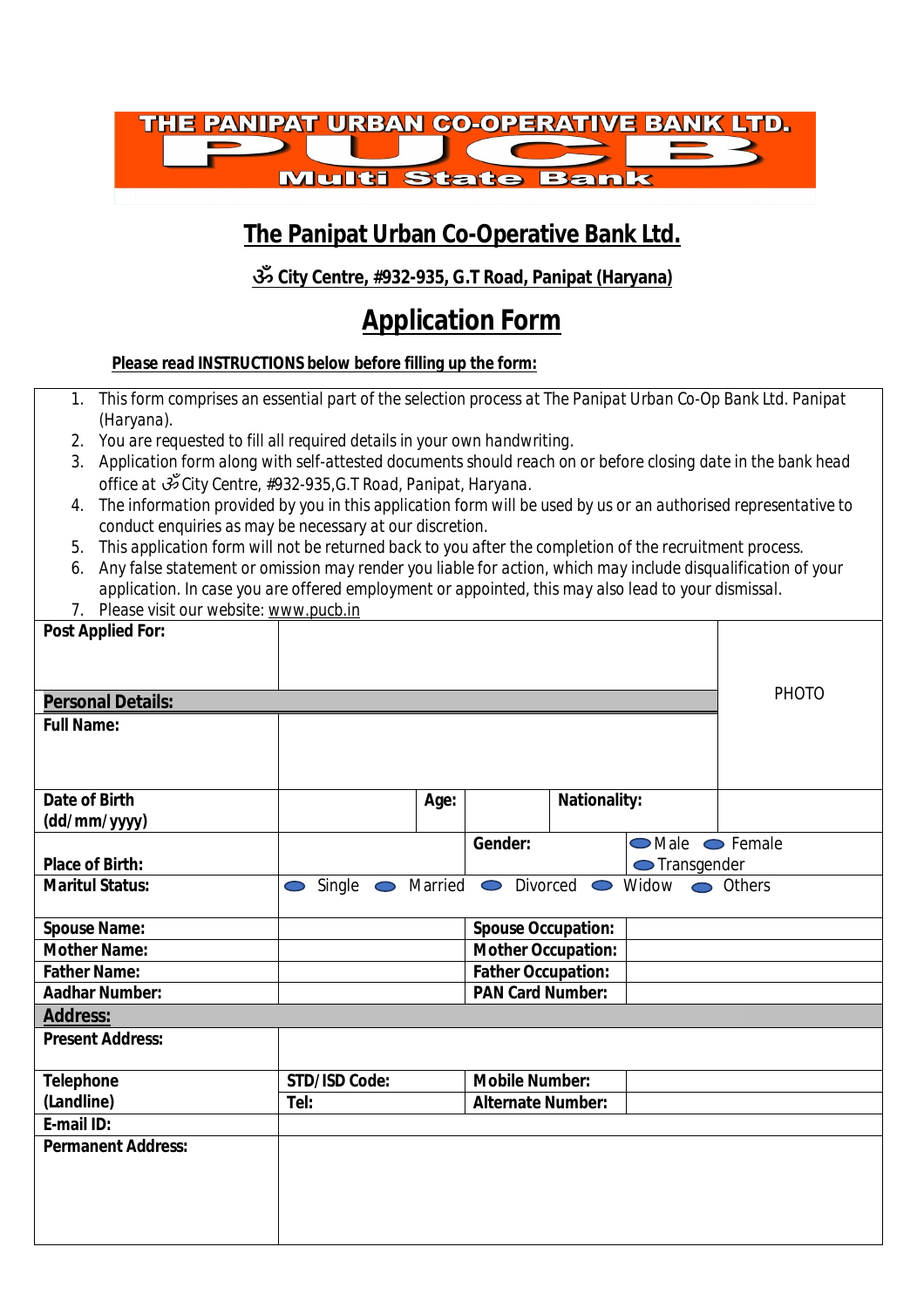| <b>OTHER INFORMATION:</b>                                                              |                                            |                                                 |                                    |                                               |                                |             |
|----------------------------------------------------------------------------------------|--------------------------------------------|-------------------------------------------------|------------------------------------|-----------------------------------------------|--------------------------------|-------------|
| Do you have any relation with employee working in The Panipat Urban Co-Op Bank Ltd.?   |                                            |                                                 |                                    |                                               |                                |             |
| <b>⊘</b> Yes<br>$\bigcirc$                                                             | No                                         |                                                 |                                    |                                               |                                |             |
| If yes, please provide the details below:                                              |                                            |                                                 |                                    |                                               |                                |             |
| Name:                                                                                  |                                            |                                                 |                                    |                                               |                                |             |
| Designation:                                                                           |                                            |                                                 |                                    |                                               |                                |             |
| Relationship:                                                                          |                                            |                                                 |                                    |                                               |                                |             |
| Do you have any relation with Board of directors of The Panipat Urban Co-Op Bank Ltd.? |                                            |                                                 |                                    |                                               |                                |             |
| $\sum$ Yes<br>$\bullet$ No                                                             |                                            |                                                 |                                    |                                               |                                |             |
| If yes, please provide the details below:                                              |                                            |                                                 |                                    |                                               |                                |             |
| Name:                                                                                  |                                            |                                                 |                                    |                                               |                                |             |
| Designation:                                                                           |                                            |                                                 |                                    |                                               |                                |             |
| Relationship:                                                                          |                                            |                                                 |                                    |                                               |                                |             |
| <b>EDUCATIONAL QUALIFICATIONS: (10th Standard onwards)</b>                             |                                            |                                                 |                                    |                                               |                                |             |
| Examination/<br><b>Degree</b>                                                          | University/<br><b>Board</b><br><b>Name</b> | Institute/<br>College/<br><b>School</b><br>name | Year of<br><b>Passing</b>          | <b>Subjects</b><br>studied/<br>Specialisation | Regular/<br>Correspon<br>dance | %Marks/Rank |
|                                                                                        |                                            |                                                 |                                    |                                               |                                |             |
|                                                                                        |                                            |                                                 |                                    |                                               |                                |             |
|                                                                                        |                                            |                                                 |                                    |                                               |                                |             |
|                                                                                        |                                            |                                                 |                                    |                                               |                                |             |
|                                                                                        |                                            |                                                 |                                    |                                               |                                |             |
|                                                                                        |                                            |                                                 |                                    |                                               |                                |             |
| <b>COMPUTER EXPERIENCE:</b>                                                            |                                            |                                                 |                                    |                                               |                                |             |
|                                                                                        |                                            |                                                 |                                    |                                               |                                |             |
| Name of organization                                                                   |                                            |                                                 | Duration (from mm/yyyy to mm/yyyy) |                                               |                                |             |
|                                                                                        |                                            |                                                 |                                    |                                               |                                |             |
|                                                                                        |                                            |                                                 |                                    |                                               |                                |             |
|                                                                                        |                                            |                                                 |                                    |                                               |                                |             |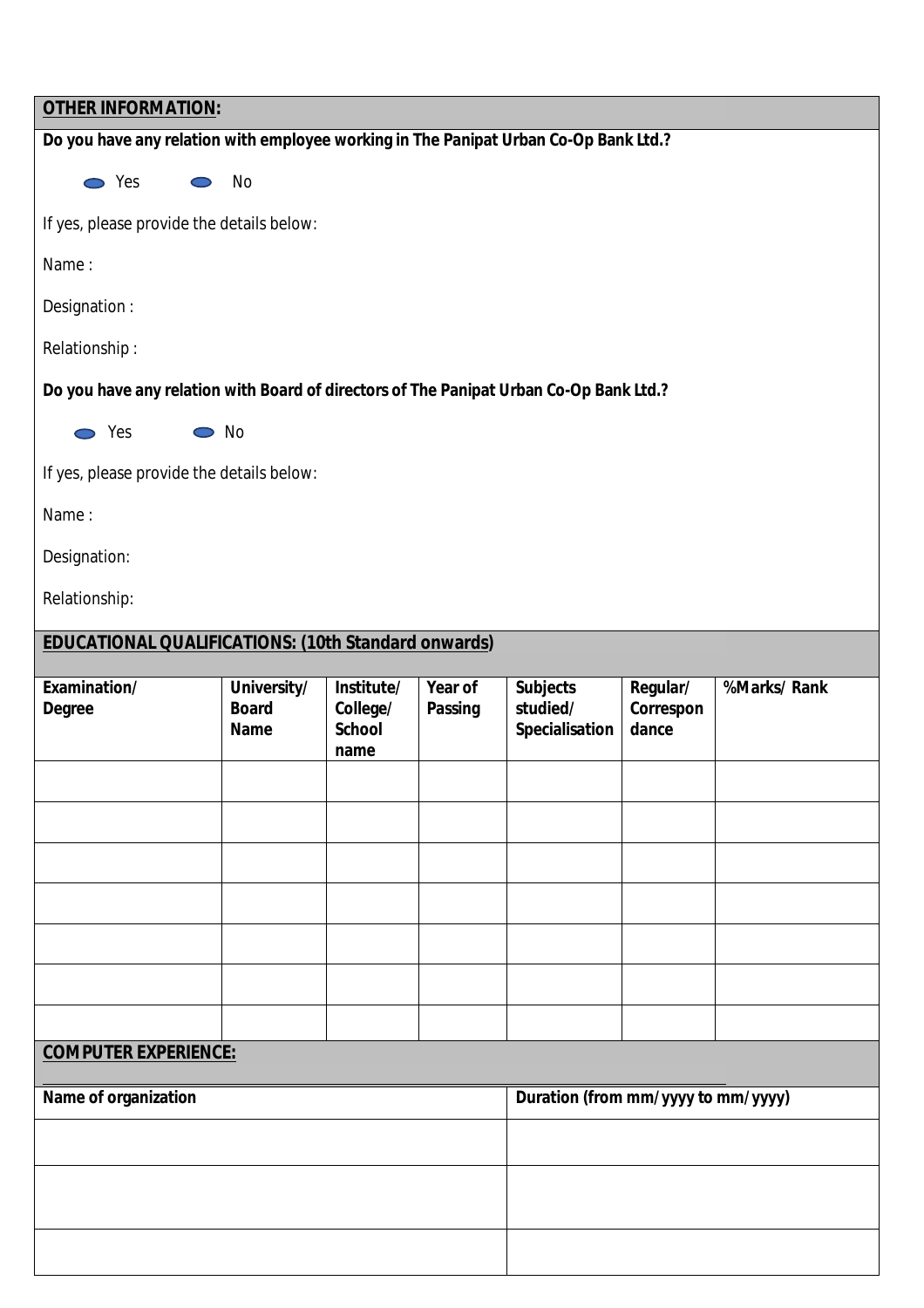B**rief description of present work:** 

# **EMPLOYMENT DETAIL:** (if in service)

#### **PRESENT EMPLOYMENT**

| Name & Address of the                  |                                               |  |
|----------------------------------------|-----------------------------------------------|--|
| <b>Employer:</b>                       |                                               |  |
| <b>Brief information about</b>         |                                               |  |
| organisation:                          |                                               |  |
| <b>Designation and department:</b>     | Job description (including key achievements): |  |
| Duration: (from mm/yyyy to<br>mm/yyyy) |                                               |  |
| <b>Reason for leaving</b>              |                                               |  |
| <b>Last Salary Drawn</b>               |                                               |  |
| Reporting to (name &                   | Email id:                                     |  |
| designation) :                         |                                               |  |
|                                        |                                               |  |
| <b>Mobile No:</b>                      | Office No.:                                   |  |
|                                        | <b>PREVIOUS EMPLOYMENT</b>                    |  |
| Name & Address of the                  |                                               |  |
| <b>Employer:</b>                       |                                               |  |
| <b>Brief information about</b>         |                                               |  |
| organisation:                          |                                               |  |
| <b>Designation and department:</b>     | Job description (including key achievements): |  |
| Duration: (from mm/yyyy to             |                                               |  |
| mm/yyyy)                               |                                               |  |
| <b>Reason for leaving</b>              |                                               |  |
|                                        |                                               |  |
| <b>Last Salary Drawn</b>               |                                               |  |
| Reporting to (name &                   | Email id:                                     |  |
| designation) :                         |                                               |  |
|                                        |                                               |  |
| <b>Mobile No.:</b>                     | <b>Office No.:</b>                            |  |
|                                        |                                               |  |